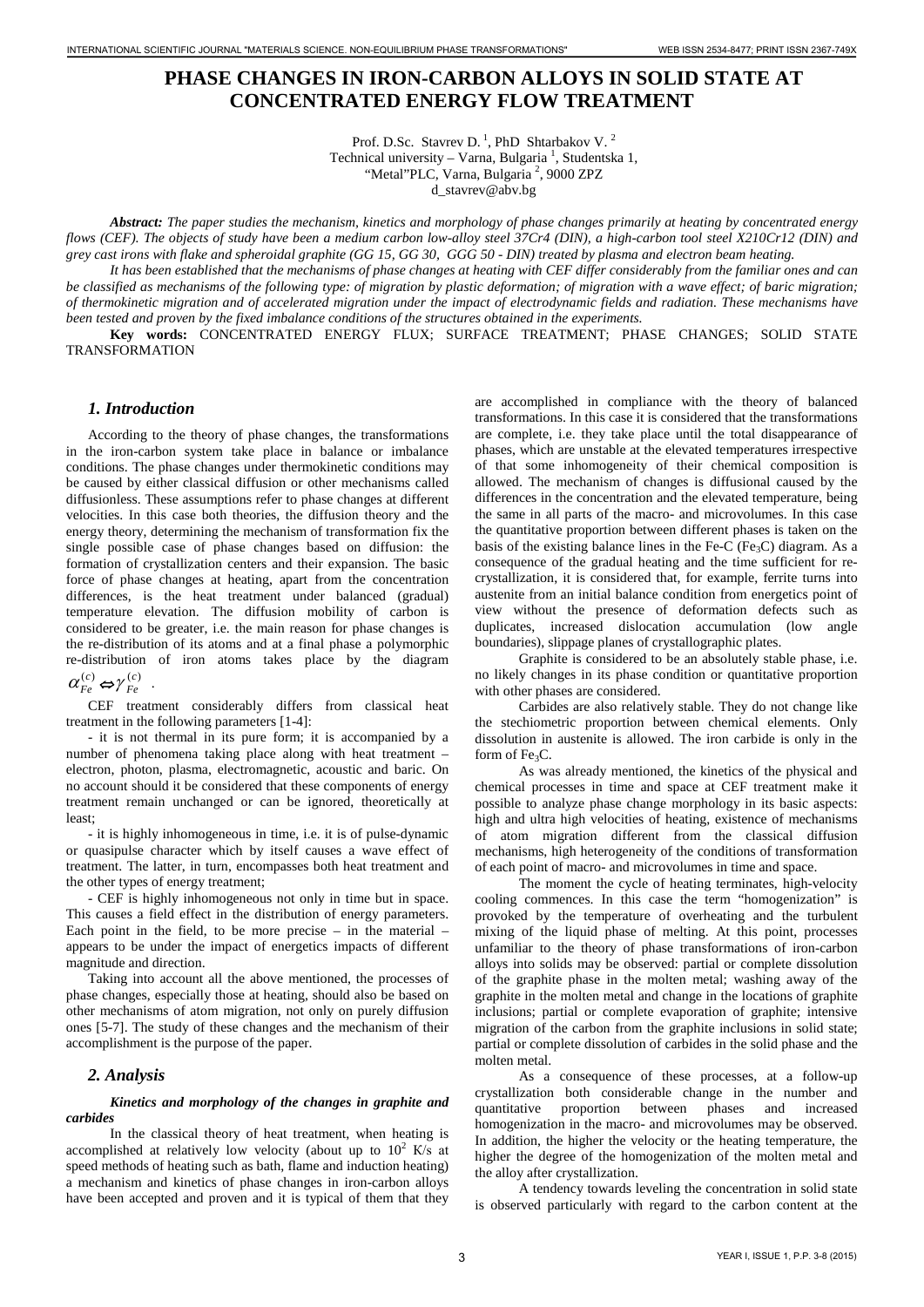

*Fig.1 Particularly and fully dissolution of graphite in phase changing from solid state zone of GGG 50 after electron beam treatment by parameters: Ns=3.6\*103 w/cm2 , v=1.2 cm,*   $E_y = 3.10^3$  *J/cm*<sup>3</sup> – *a*) *begining and - b) end of zone.* 

"perlite-graphite" and "ferrite-graphite" boundaries at CEF heating. Of course, the migration of carbon towards ferrite is more obvious than towards perlite due to considerable concentration differences. Fig.1 shows the tendency of carbon to migrate from the graphite in the ferrite with the increase of temperature on the surface of treatment.

The migration path considerably increases around the graphite inclusions which are close to the surface and are undissolved in the molten metal (see fig.2). It is theoretically possible for the graphite inclusions, i.e. the carbon in the solid phase, to be completely dissolved. Undoubtedly, this process is also connected with the migration of iron atoms from the austenite in direction opposite to the movement of carbon atoms.

Partial and complete "assimilation" of carbides after CEF treatment in the zones of phase changes in solid and liquid state is typical of chrome and tungsten tool steels. As a result of the solid phase overheating and the follow-up melting, chrome, tungsten and



*Fig.2 Incompleteness due to partial evaporation of graphite inclusion at the bottom of the molten bath in GG 15 upon laser treatment with the following parameters:*  $N_s = 1.9 * 10^4$  $w/cm^2$ ,  $E_v = 1.58 * 10^4$  *J/cm<sup>3</sup>*.

combined carbides dissolve in the austenite or in the molten

metal which in itself is a typical process of homogenization (see fig.3)

A common feature of the migration of carbon from graphite and carbides is the direction of the prevailing migration flow opposite to the heat flow. This fact verifies our hypothesis about the field effect and the existence of thermokinetic migration. The considerable velocity of carbon movement from the graphite inclusions justifies the thesis about baric migration. In practice, the unlimited possibilities for migration in the molten metal facilitated by its mixing lead to the complete dissolution of carbides and carbon despite the limited time of treatment.

The migration flow at the graphiteferrite, graphite-austenite and graphite-perlite boundaries is characterized by the formation of a "halo" around the graphite inclusion and by carbon content exceeding considerably or to a lower degree the content of the adjacent phases (see fig.4). This migration flow is intensified under the influence of the baric factor: the increased pressure in graphite, its lower thermal capacity and increased temperature in

comparison with the adjacent phases and structural components. The pressure which graphite exerts on its surface leads to deformation in the zones subject to tensile stresses, i.e. in the adjacent phases and reactive congestion in the mass of the graphite inclusion. These stresses of second order are especially high at the graphite-metal base boundary. Depending on the intensity of treatment they may reach colossal values and may lead to changes in both the metal base and the graphite. Theoretically, a phase transition of the carbon from the graphite polymophic modification into the metastable phase of diamond is possible. Such theoretical possibility is absolutely grounded in the cases of shock hardening (with power density of  $10^{10}$  W/cm<sup>2</sup>).

In the situations we studied, the quantity of carbon in the adjacent phases increases and can reach the concentration of the stechiometric proportion of cementite 6.67% carbon at boundary surface. In this case a carbide encasing is observed around the graphite. It is possible that carbide is obtained under the specific heating conditions, with the temperature not having reached the critical melting temperature. We call this cementite synthesized. What is typical of it is that it appears around the graphite in the



*Fig.3 Partial and complete dissolution of carbides in X210Cr12 upon laser treatment with the following parameters: Ns=2.6\*10<sup>4</sup> w/cm2 , V=1.6 cm/s,*   $E_v = 1.62 * 10^4$  *J/cm<sup>3</sup>* 



*Fig.4 Carbon migration from graphite and "halo" formation with increased carbon content Вч500-2 upon electron beam treatment with*  $E_s = 2*10^3$ *J/cm2 .*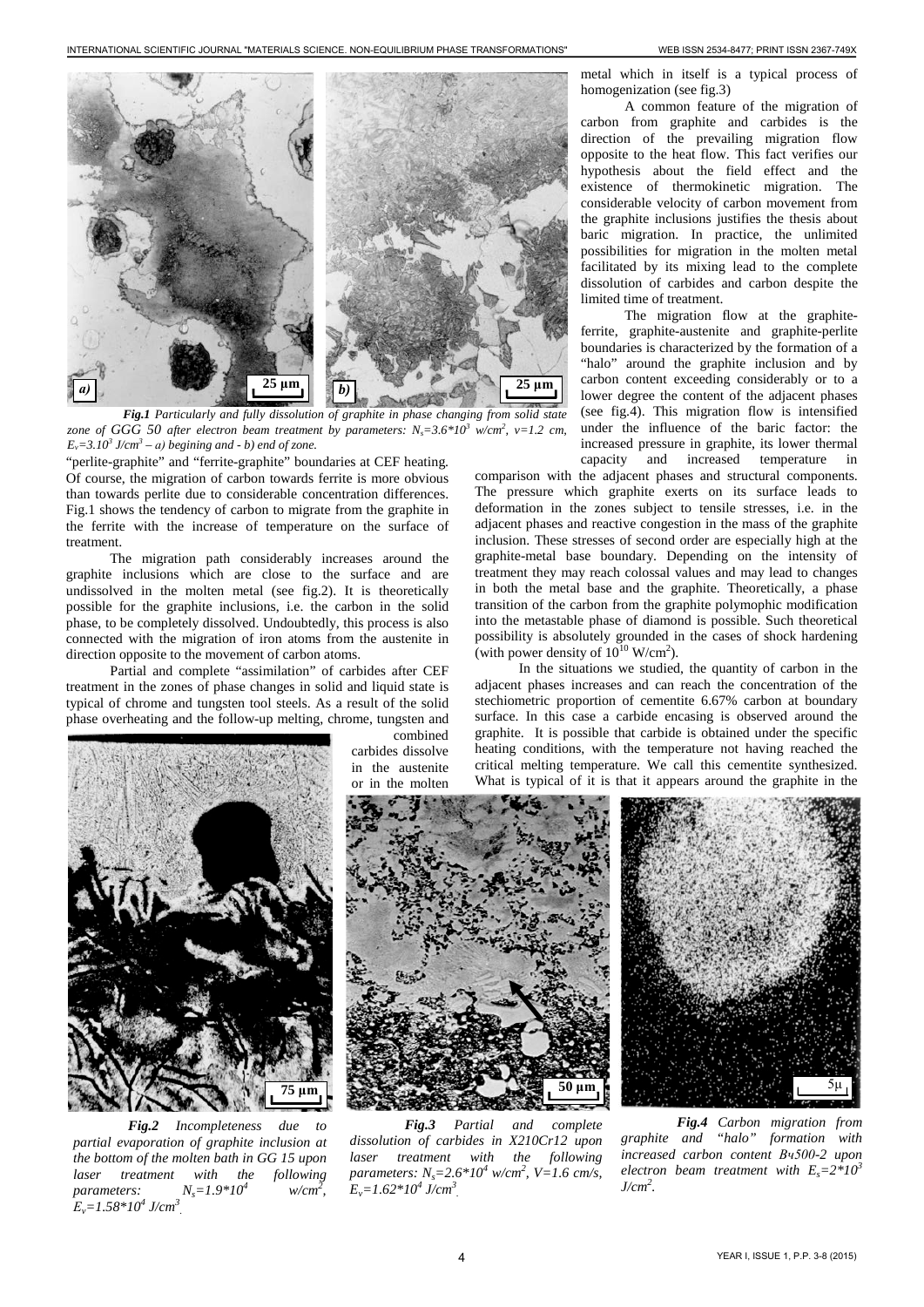INTERNATIONAL SCIENTIFIC JOURNAL "MATERIALS SCIENCE. NON-EQUILIBRIUM PHASE TRANSFORMATIONS" WEB ISSN 2534-8477; PRINT ISSN 2367-749X



*Fig.5 Synthesized carbide at grain boundaries to the graphite in iron by spheroidal – а), b) and wrought graphite – c) after arc-plasma (Ns=9.2\*10<sup>3</sup> w/cm2 - а) and b)) and electron beam (Ns=7.2\*10<sup>3</sup> w/cm2 – c)) treatment.*

phase change zones in solid state, fig.5. The observation of the synthesized cementite in the zones around the graphite inclusions verifies the possibility of obtaining metastable conditions also in the process of heating. Due to the imbalance and dynamic character of the synthesis, it is likely for the carbide obtained to be provisionally called cementite as its stechiometric formula may be different from  $M_3C$ . For example, it may be of carbide  $M_2C$  type, without excluding  $M_{23}C_6$ ,  $M_7C_3$ ,  $M_6C$  or MC. In the situation of real alloys, carbides may also be of a mixed type between iron and other alloying elements. Obtaining metastable carbides under the conditions of very high velocities of heating is equally possible as the synthesis of Fe<sub>3</sub>C carbide is.

It should be emphasized that the obtaining of synthesized carbide is connected with relatively minimum time of treatment (approximately  $10^{-1}$  sec.). This means that the energy of treatment is also insignificant, i.e. heating and cooling are accomplished at high velocities, the resulting melting on the surface being at a very small depth. In this case the isolation of the graphite inclusions by means of the synthesized carbide may be favorable for enhancing the mechanical and corrosion-resistant properties of the cast iron in the surface layer.

## *The mechanism, kinetics and morphology of the changes in ferrite*

Unlike the theory of classical phase transformations of ferrite-austenite, in our case we have grounds to consider that at the initial stage of transformation ferrite is in imbalance energy state. As a result of the dynamics of the thermal processes connected with

high velocities of heating and considerable temperature gradients within the microvolumes it is absolutely possible to observe microplastic deformations of the ferrite by the well-known patterns of movement of dislocations, slippage of crystallographic plates and duplication. Low angle boundaries are likely to form, without the real chance of reversion and re-crystallization due to the insignificant time of treatment. This microplastic deformation will be most clearly expressed at close order of phase location with a coefficient of expansion, heat capacity, density and heat conduction capacity different from those of the ferrite. Carbides and graphite are typical examples of such phases. With this regard, the perlite ferrite will tend to be most burdened with microdefects of microplastic deformation character. The perlite ferrite will have a relatively high level of Gibbs' free energy, and a high gradient of distribution in its volume respectively, and ultimately a great difference in the chemical potentials in the elementary microvolumes [8-10].

This means that the transformation of ferrite into austenite is absolutely likely to start not on the surface along the boundary of the grains where the concentration gradients are most significant and the concentration of submicrodefects as per classical theory – greatest. In other words, the classical theory of ferrite transformation into austenite envisaging the obtaining of crystallization nodes and their development under some timeenergy circumstances tends to be inapplicable.



*Fig. 6 Microstructure of Armco iron upon hardening: а) - Armco iron surface layer; b) - perlite of 37Cr4 steel; c) - upon laser treatment (Ns=1.6\*10<sup>4</sup> w/cm2 ).*

All considerations mentioned above provide for the opportunity to formulate the hypothesis of diffusionless polymorphic transformation of ferrite into austenite under CEF treatment conditions. What is more, this austenite apart from having the hereditary properties of the deformed ferrite, it has an additional phase peening resulting from the ferriteaustenite transformation. When, at the follow-up cooling taking place in a millisecond period of time, the highly unstable austenite appears to be in the conditions of martensite transformation it undoubtedly will turn into low-carbon martensite.

> When heating the ferrite at high velocities under the conditions of superheating, the metastable transformation is only possible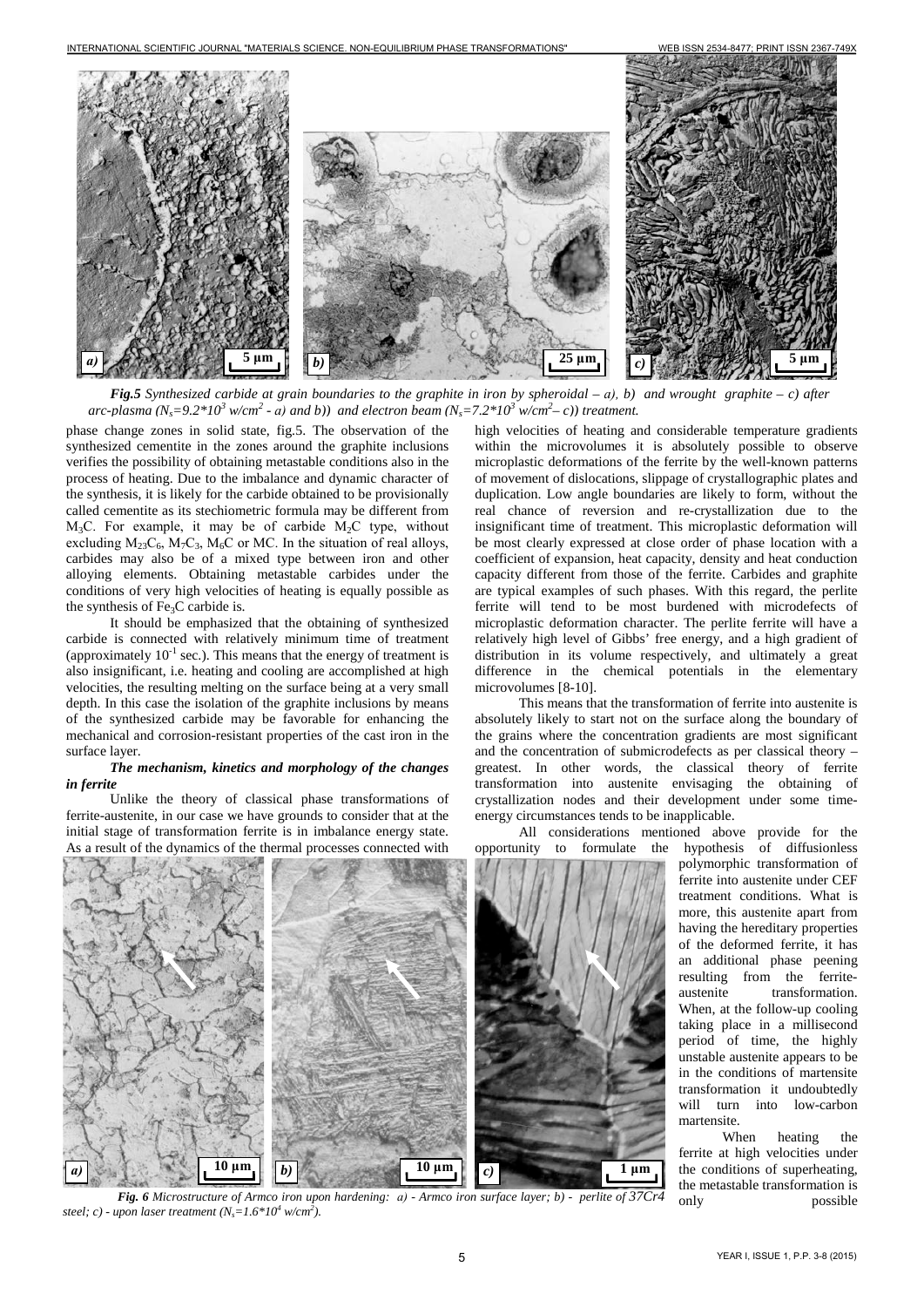precise, this is a kind of mosaic modified ferrite with block orientation of the

mosaic formations (fig.6b). Unlike cubic martensite obtained at voluminous heating (fig.6a), the dimensions of the ferrite grains and of the mosaic blocks are with



*Fig.7 Diagram (а) and photography (b) of the initial stage of carbon migration in the ferrite of GGG 50 upon electron beam treatment with the following parameters:*  $N_s$ =3.6\*10<sup>3</sup> w/cm<sup>2</sup>, v=1.2 cm/s,  $E_v$ =3\*10<sup>3</sup>J/cm<sup>3</sup>.



*Fig.8 Interim stage (a) and final stage (b) of carbon migration in the ferrite of GGG 50 upon electron beam treatment with the following parameters:*  $N_s = 3.6 * 10^3$  w/cm<sup>2</sup>, *v=1.2 cm/s, Ev=3\*10<sup>3</sup> J/cm3 .*

thermodynamically. The austenite differing in composition from the balanced one is unstable and its existence may be explained from thermokinetic point of view. Of course, in imbalance heating conditions, there are circumstances determined by concentration fluctuations which define the existence of stable austenite as well. If fluctuation genesis of austenite with carbon concentration different from the balanced one is assumed, then this austenite will tend to obtain a stable condition very rapidly. Such a tendency may be eliminated by constant introduction of new quantities of energy in the system and by maintaining a great difference in the free energies of the final ferrite phase and the emerging austenite phase even in the conditions of rapidly growing migration activity of the atoms caused by the fast heating. At heating, at each moment of new austenite crystal emerging they may appear to be unstable due to the lack of carbon. With the further increase in temperature, more favorable conditions for carbon re-distribution are created which may not take place and part of the ferrite may not turn into austenite despite the high degree of overheating.

In this respect, the time factor is of vital importance and ferrite transformation into austenite is considered to be diffusionless with a mechanism of migration corresponding to slippage of crystallographic plates with a certain peculiarity such as incomplete transformation (see fig. 6a and b). The resulting austenite features a number of slippage planes situated in the most favorably oriented crystallographic plates partially inherited from the ferrite.

When the mode of cooling commences the austenite turns into ferrite by a similar diffusionless scheme. In this case we could call the newly formed metastable phase cubic martensite, i.e. a phase formed under the conditions of low-carbon imbalance austenite with close-packed martensite morphology. To be more

less dispersity and with less clearly outlined grain boundaries.

The possible increase of carbon content in austenite, martensite respectively, may be facilitated by the avalanche (wave) migration caused by the thermal shock of CEF treatment in the interval from the beginning of ferrite-austenite transformation to the beginning of martensite transformation.

The hypothesis of diffusionless moment of the transformation of ferrite into austenite was absolutely verified by our experiments (fig.6). The ferrite in the space among the cementite plates turns into austenite and after that into close-packed lowcarbon martensite. The untransformed ferrite in the form of separate continuous or broken areas of thickness less than  $0.2$   $\Box$ m is i boundaries with the cementite. The martensite inherits the defective structure with the clearly visible slippage planes from the microplastic deformation (fig.6c).

A feature typical of this transformation is the characteristic heredity of the structures with certain subdefects, phase peening and preservation of the cementite armature, i.e. the ferrite phase takes part in the reinforcement effect, the cementite retaining

its specific morphology and properties. At the same time, the closepacked low-carbon martensite features the defectiveness inherited from the ferrite, the phase peening obtained and finally, the highstrength properties preserving relatively plastic ferrite transition zone at the boundary with the cementite.

The issues considered above allowed for an objective explanation of the enhanced strength properties and heat resistance of the structures obtained in low-carbon steels after CEF treatment in comparison with those after traditional hardening.

Of course, the ferrite phase transformation mechanism described does not exclude the possibility for changes in the variations well-known by the classical theory of heat treatment, as well as in the combined mechanism which includes the diffusionless period as an initial or attending phase of ferrite transformation. There are actual thermodynamic and concentration conditions for these.

The mechanism of the transformation of ferrite into austenite in the grains at a distance from the phase boundaries with cementite and graphite is similar to the classical one with some conventions. They concern mainly the migration paths of carbon atoms movement from adjacent phases abundant in such atoms or structure compounds (graphite, cementite and perlite).

#### *The mechanism, kinetics and morphology in the area of ferrite-graphite phase boundary*

The migration of carbon atoms from the compact graphite inclusions to ferrite forms the character of the phase changes at CEF treatment. The picture of interaction can be divided into three stages: initial, interim and final. The initial stage coincides practically with the temperature at the beginning and with the transformation of perlite into austenite. It is mainly characterized by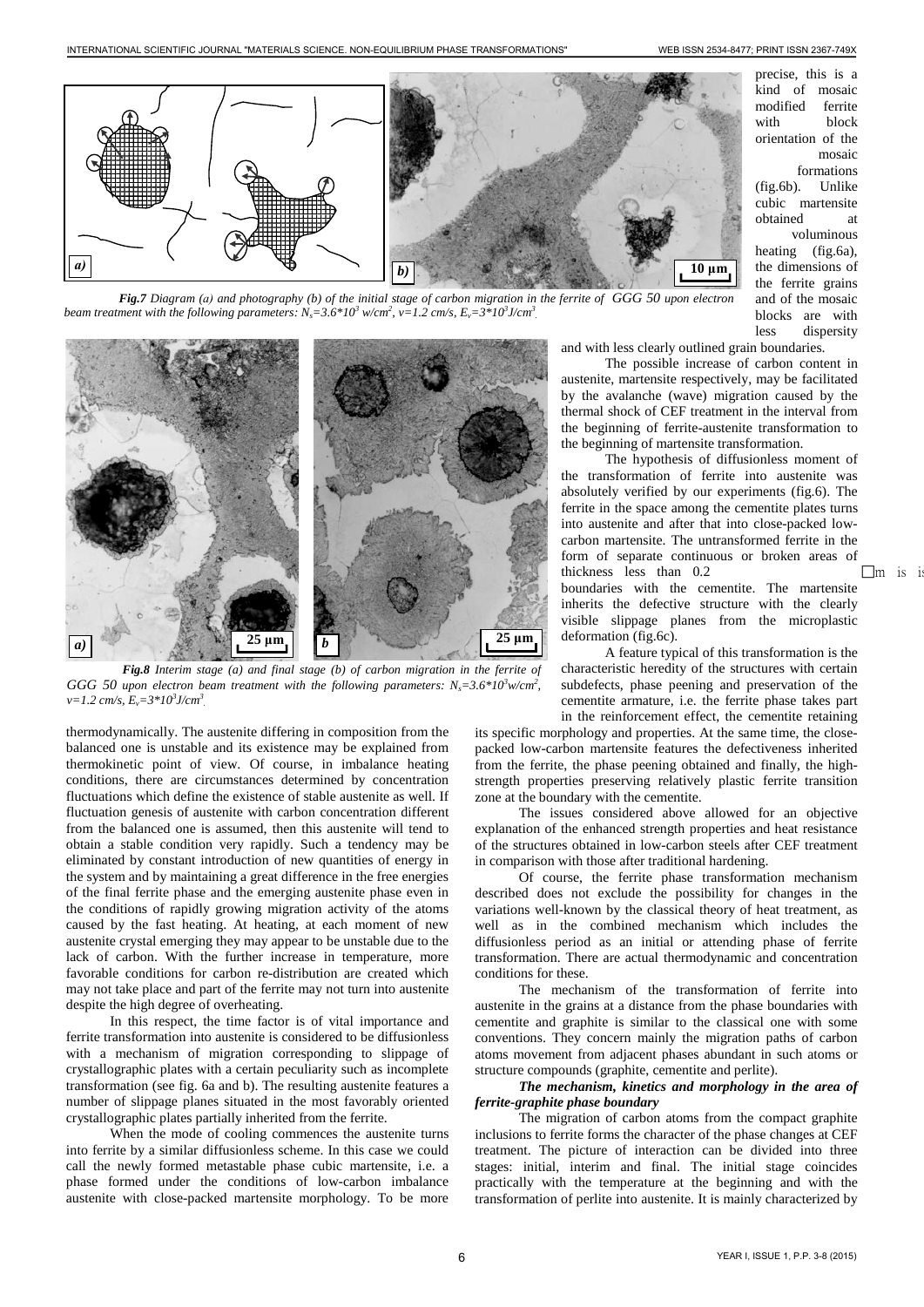

*Fig. 9 Field and wave character of the migration flow of the carbon in ferrite: (a) diagram, (b) photography of GG 30 structure upon electron beam treatment with*   $E_s = 1.6*10^3$  *w/cm<sup>2</sup>* with structure upon cooling: 1 – high carbon martensite; 2 and 4 – low *carbon martensite; 3 – quazi-ledeburite; 5 – graphite.*

the appearance of migration nodes at the graphite-ferrite boundary. These nodes are located at the side of higher temperature, i.e. closer to the surface of treatment (fig.7) or around the peaks at the nonspherical form of graphite.

As a result of the carbon migration in the ferrite the temperature of ferrite-austenite transformation and austenization in the zone around the graphite inclusions is lowered. In the follow-up cooling the austenite turns into martensite which forms a dense hard shell around the graphite. Due to the increase in the temperature of the graphite and the pressure exerted on it and as a result of the increase in the volume at the austenite-martensite transformation, the graphite becomes denser and the volume of its node decreases until it disappears (see fig.7).

The volume occupied by the martensite expands continuously. As a result of the increased carbon content it changes from close-packed into fine-grained (fig.8).

When increasing the treatment power density accompanied by an increase in velocity, i.e. by a decrease in energy density, a considerable concentration of the isotherms around the CEF axis is observed (see fig.9). This inevitably causes an increase in the temperature gradient, a formation and a clear expression of the wave and field character of the migration processes.

The wave and field character of the migration flows of carbon and other components cause the formation of a specific structure with variable contents and properties in line with the field and the wave formed. They are clearly expressed in laser, arcplasma and electron beam sources having highly heterogeneous temperature fields obtained in the cases of pulse or pulseintermittent treatment, as well as at the high power density of CEF [11-14].

#### *3.Conclusions*

Taking into account the issues discussed above, one should bear in mind that phase change processes at heating should be based not only on pure diffusion mechanisms of atom migration but also on a variety of other mechanisms which are as follows:

- the mechanisms of migration by plastic deformation. This mechanism depends on both the baric treatment of an energy pulse and on the temperature fields highly inhomogeneous in terms of time and space. At certain parameters of the treatment it may turn out that there are considerable differences in the temperature of phase boundaries or in a particular phase. This inevitably causes atom migration by the mechanism of slippage or an avalanche movement of dislocations and results in a phase transformation, e.g. "ferrite-austenite" without a preliminary diffusion process of redistribution of carbon to have taken place. In any case, this process will be accompanied by phase peening and by an increase in the degree of the energetics imbalance of the new phase.

- the mechanism of migration of wave character of component distribution in macro and micro aspect. In this respect, the tendency towards balancing the concentration in the pure diffusion process may be deformed to a great extent. This means that at certain parameters of treatment there may not be a tendency towards balancing the concentration; just the other way round, there may be a reverse effect, i.e. there may be areas with highly

increased or decreased content of a particular component, e.g. carbon or another alloying element.

- the mechanism of baric migration, i.e. atom movement from microvolumes with a higher pressure to ones with a lower pressure and density. This mechanism would be particularly appropriate for surface layers where CEF treatment causes pulse pressure increase. It could also be accomplished in separate microvolumes, for example at the phase boundary graphite-metal base. Graphite dramatically increases its volume at elevated temperature. Moreover, it heats to a higher temperature due to its greater heat conduction and lower heat absorption differing in order from those, say of ferrite or austenite. With regard to this, the elevated temperature in the area of graphite inclusions may lead to the emission of graphite vapors at a certain moment of

time which in turn would lead to an upsurge in pressure.

- the mechanism of thermokinetic migration or in other words, atom migration from volumes with lower temperature towards volumes with higher temperature. This mechanism is similar to that of a heat pump, well-known from the theory of fluid movement. At CEF treatment the epicenter of the heat field, i.e. the area with the highest temperature, is in the point of intersection of the source axis and the material surface in the spot of treatment. It is expected that with this mechanism, the more mobile carbon atoms would flow towards this center and a concentric field similar to the thermal one would be formed.

- the mechanism of accelerated migration under the influence of electrodynamic fields and radiation – electron, ion or neutron and photon. This mechanism has prevailing significance in the so called zones of energy transformation straight under the treatment surface. Hence, imbalance phases and compounds could be expected to form in this case.

# *References*

[1] Гуреев Д.М. - Влияние лазерного воздействия на переразпределение углерода в поверхностных слоях инструментальных сталей. Физика и Химия Обработки Материалов, 1994, №1, стр.27-39.

[2] Крапошин В.С. - Влияние остаточного аустенита на свойства сталей и чугунов после поверхностного оплавления Металловедение и Термическая Обработка Материалов, 1994, №2, стр.2-5. (in Russian)

[3] Bergmann H.W. - Metallurgical Considerations in the Laser Surface Melting of Iron-base Alloys, Z.Werkstofftech., 14 (1983), pp.228-237.

[4] Majumdar J.D. - Laser Processing of Materials, Sadhana Vol.28, Parts 3&4, June/August 2003, pp. 495-562.

[5] Ставрев Д.С. - Структура и свойства на желязовъглеродни сплави след въздействие с концентрирани енергийни потоци. Автореферат на Дисертация Присъждане на Научна Степен д.т.н., Варна, 2000, 97стр.

[6] Ставрев Д.С. - Фазови промени при повърхностно закаляване от течно състояние на Fe-C сплави със състав, близък до евтектичния, МНК "УНИТЕХ '03", Габрово, 20-21 ноември 2003, с.57-62

[7] Ставрев Д. - Структурни промени при високоскоростно охлаждане след лазерно стопяване на волфрамови инструментални стомани, Машиностроителна техника и технологии, 2004, №1, с.57-62

[8] Lin Li. The advances and characteristics of high-power diode laser materials processing. Optics and Lasers in Engineering, Volume 34, Issues 4–6, October 2000, p.231-253

[9] Бровер Г.И. - Особености лазерной и электроннолучевой обработки инструментальных сталей, Электронная обработка материалов, 1990, №1, с.15-18

[10] Obergfell K., Schulze V., Vohringer O. Classification of microstructural changes in laser hardened steel surfaces. Materials Science and Engineering, Vol.A00, 2003, p.1-9.